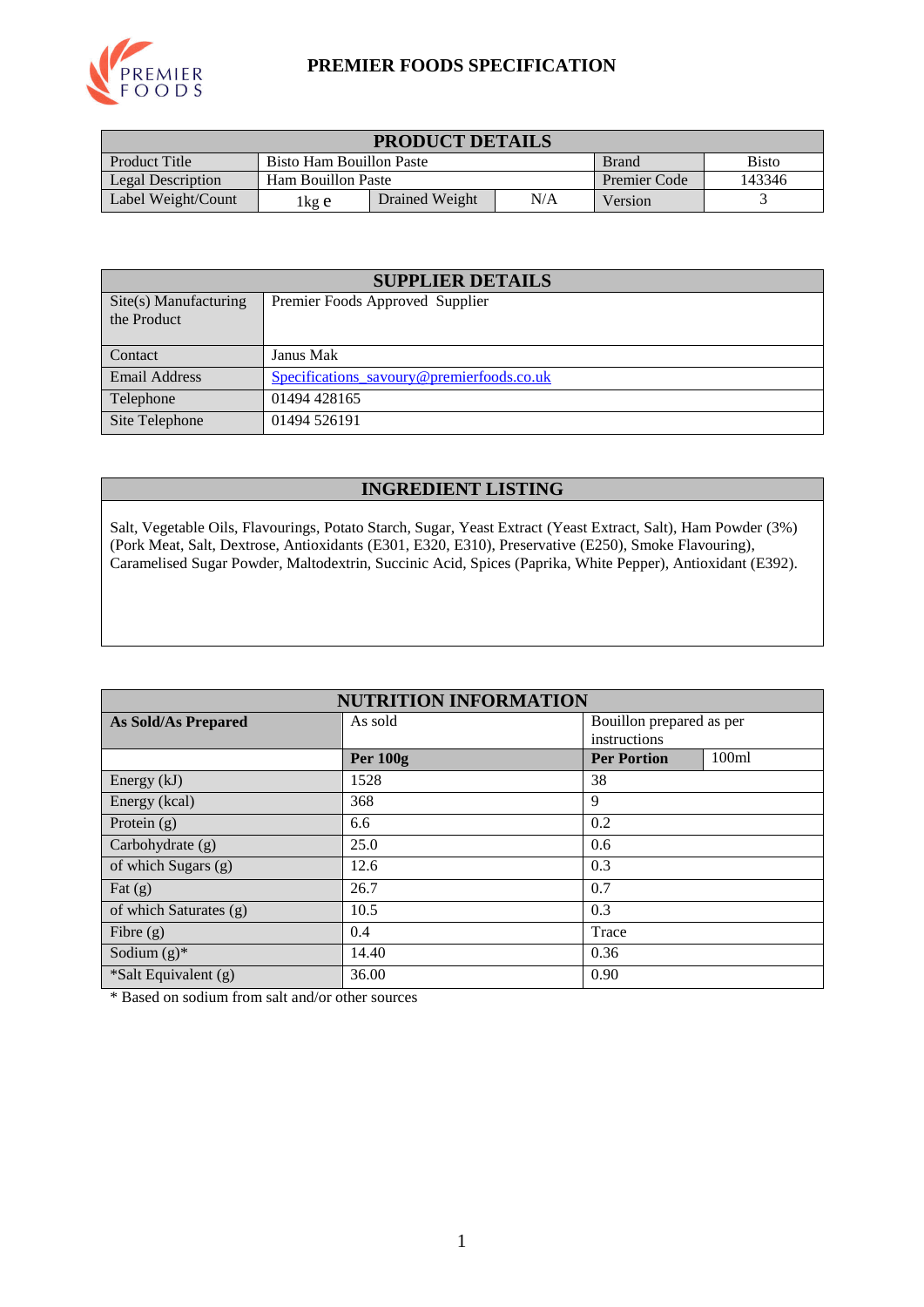

### **PREMIER FOODS SPECIFICATION**

| <b>PRODUCT DETAILS</b>   |                                                          |                |                     |        |  |
|--------------------------|----------------------------------------------------------|----------------|---------------------|--------|--|
| Product Title            | <b>Bisto</b><br>Bisto Ham Bouillon Paste<br><b>Brand</b> |                |                     |        |  |
| <b>Legal Description</b> | Ham Bouillon Paste                                       |                | <b>Premier Code</b> | 143346 |  |
| Label Weight/Count       | 1 kg e                                                   | Drained Weight | Version             |        |  |

| <b>ALLERGEN INFORMATION</b>          |                               |                               |  |  |  |
|--------------------------------------|-------------------------------|-------------------------------|--|--|--|
|                                      | <b>Contains / May Contain</b> | <b>Additional Information</b> |  |  |  |
| Peanuts                              | No                            |                               |  |  |  |
| <b>Nuts</b>                          | N <sub>0</sub>                |                               |  |  |  |
| Sesame                               | No                            |                               |  |  |  |
| Cereals containing Gluten            | N <sub>0</sub>                |                               |  |  |  |
| Eggs                                 | N <sub>0</sub>                |                               |  |  |  |
| Milk                                 | No                            |                               |  |  |  |
| Fish                                 | N <sub>o</sub>                |                               |  |  |  |
| Molluscs                             | No                            |                               |  |  |  |
| Crustacea                            | N <sub>0</sub>                |                               |  |  |  |
| Soya                                 | N <sub>0</sub>                |                               |  |  |  |
| <b>Sulphur Dioxide and Sulphites</b> | No                            |                               |  |  |  |
| Celery                               | N <sub>0</sub>                |                               |  |  |  |
| Mustard                              | N <sub>0</sub>                |                               |  |  |  |
| Lupin                                | No                            |                               |  |  |  |

**Note:** The information contained above relates to the presence/absence of ingredients in the product and is not a guarantee of total absence where presence is due to adventitious contamination within the supply chain

| <b>SUITABILITY</b>           |                    |                               |  |  |  |
|------------------------------|--------------------|-------------------------------|--|--|--|
|                              | <b>Suitability</b> | <b>Additional Information</b> |  |  |  |
| Suitable for Vegan Diet      | No                 | <b>Contains Pork Meat</b>     |  |  |  |
| Suitable for Vegetarian Diet | N <sub>0</sub>     | <b>Contains Pork Meat</b>     |  |  |  |
| Suitable for Halal Diet      | No                 | Not Certified                 |  |  |  |
| Suitable for Kosher Diet     | No                 | Not Certified                 |  |  |  |
|                              |                    |                               |  |  |  |
| Is the product organic?      | No                 |                               |  |  |  |

**Note:** The information contained above relates to the suitability based on the presence/absence of ingredients in the product and is not a guarantee of total absence where presence is due to adventitious contamination within the supply chain